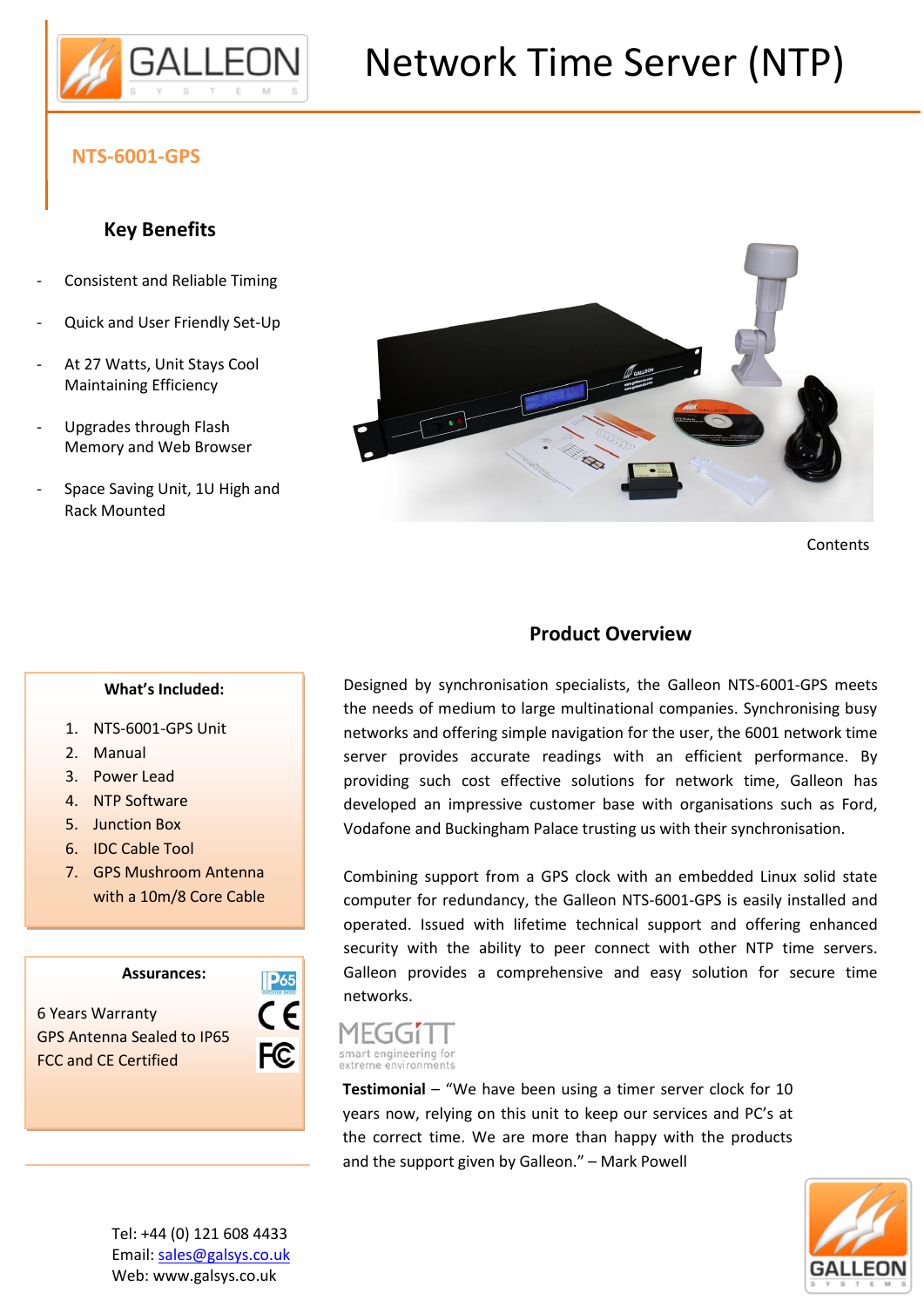

#### **NTS-6001-GPS**

#### **Product Specification**

| <b>NTS-6001-GPS</b>               |                                                                |
|-----------------------------------|----------------------------------------------------------------|
| <b>Protocols - NTP &amp; SNTP</b> | NTP v2 (RFC 1119) NTP v3 (RFC1305)<br><b>NTP v4 (RFC 2131)</b> |
|                                   | SNTP v3 (RFC 1769) SNTP v4 (RFC 2030)                          |
| <b>Configuration</b>              | Across a Network via Secure Browser                            |
| <b>Configuring</b>                | https (RFC2616) Secure Shell (SSH)                             |
| <b>Technical Standard</b>         | NEMA 0183 V.2 Compliant                                        |
| <b>SNMP</b>                       | <b>Simple Network Management Protocol</b>                      |
|                                   | (Can Be Switched OFF)                                          |
| <b>Network Interface</b>          | Standard 10/1000 Base-T, Dual RJ-45                            |
|                                   | <b>Network Connections</b>                                     |
| <b>MTBF Estimated</b>             | 45,000 hrs                                                     |
| <b>Display</b>                    | LCD with Backlight                                             |
| <b>Operating System</b>           | Linux Based                                                    |
| <b>Operating Temperatures</b>     | 0-50°C (32-122°F)                                              |
| <b>Heat Dissipation</b>           | 150 BTU Per hour                                               |
| <b>Humidity</b>                   | Max. 85% Non Condensing                                        |
| <b>Mount</b>                      | Rack                                                           |
| <b>Function</b>                   | <b>Stratum 1 Time Server, Secure Shell</b>                     |
|                                   | (SSH) and HTTPS                                                |
| <b>Network Accuracy</b>           | Network: 1-10 Milliseconds, Typical                            |
|                                   | <b>GPS: &lt;1 Microseconds, Relative to UTC</b>                |
| <b>Security</b>                   | <b>MD5 Authentication</b>                                      |
| <b>NTP Time Requests</b>          | Up To 4700 Per Sec                                             |
| <b>Power Supply Universal</b>     | 85-260V, 47-63Hz                                               |
| <b>Power Consumption</b>          | 27 Watts                                                       |
| <b>Dimensions (mm) Packed</b>     | Unpacked 1U: (H) 45 (W) 425 (D) 309                            |
| <b>Unpacked</b>                   | Packed Up: (H) 160 (W) 620 (D) 630                             |
| <b>Properties</b>                 | <b>Powder Coated Steel</b>                                     |
| <b>Weight Packed</b>              | 7.6 <sub>kg</sub>                                              |
| <b>Unpacked with Antenna</b>      | 4.8kg                                                          |
| <b>Source</b>                     | <b>Satellite</b>                                               |
| <b>External</b>                   | <b>Active 12 Channel GPS</b>                                   |
| <b>6 Years Warranty</b>           |                                                                |

#### **Description**

The Galleon 6001 network time server synchronises network time and provides a reliable stratum 1 response with 282,000 time requests per minute. With easy plugand-play installation and equipped with 2 Ethernet ports for network interfacing, the NTS-6001-GPS can also peer connect for advanced security.

The IP address can either be automatically configured by DCHP or a static IP address can be entered manually. The front panel is equipped with a backlit LCD screen and displays run-time information for the NTP subsystem.

An active 12 channel GPS antenna is fitted externally and sealed to IP65, protecting against water and dust ingress.



Front View



Tel: +44 (0) 121 608 4433 Email: sales@galsys.co.uk Web: www.galsys.co.uk